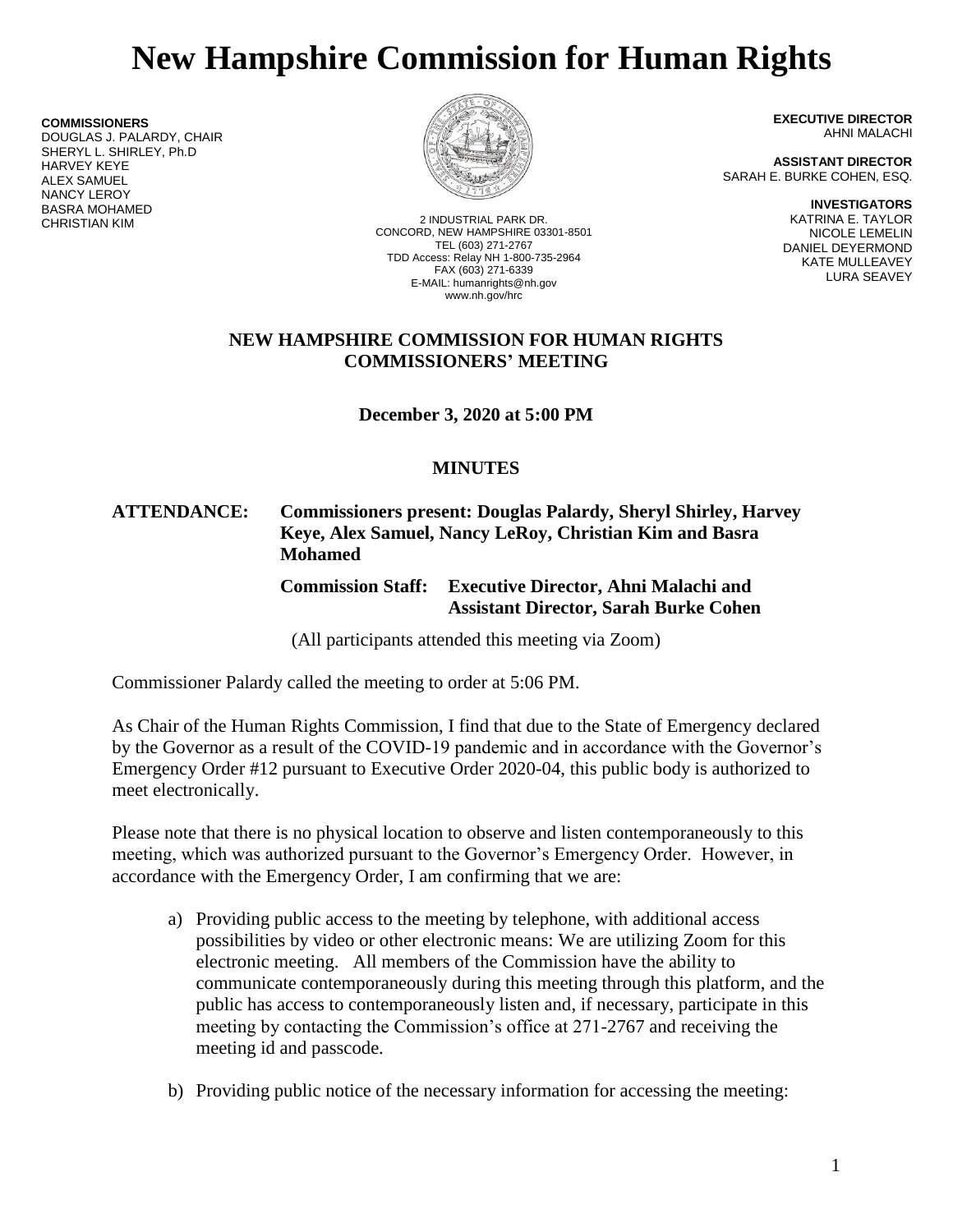We previously gave notice to the public of the necessary information for accessing the meeting, including how to access the meeting telephonically. Instructions have also been provided on the website of the Commission for Human Rights at <nh.gov/hrc>.

- c) Providing a mechanism for the public to alert the public body during the meeting if there are problems with access. If anybody has a problem, please call 271-2767 or email at: <humanrights@nh.gov>.
- d) Adjourning the meeting if the public is unable to access the meeting. In the event the public is unable to access the meeting, the meeting will be adjourned and rescheduled.

Please note that all votes that are taken during this meeting shall be done by roll call vote.

Let's start the meeting by taking a roll call attendance. When each member states their presence, please also state whether there is anyone in the room with you during this meeting, which is required under the Right-to-Know law."

> Commissioner Palardy: home, alone; Commissioner Shirley: home, alone; Commissioner LeRoy: home alone; Commissioner Samuel: home, alone; Commissioner Kim: home, alone; Commissioner Keye: home; alone; Commissioner Mohamed: home, alone

#### **1. PUBLIC COMMENT**

Commissioner Palardy asked if anyone from the public was present and wished to make public comment. There was no response.

#### **2. APPROVAL OF NOVEMBER MEETING MINUTES**

Commissioner LeRoy moved and Commissioner Samuel seconded a motion to approve the November minutes. Roll call: Commissioner Palardy - yea; Commissioner Shirley – yea; Commissioner Keye – yea; Commissioner Samuel—yea; Commissioner LeRoy yea; Commissioner Kim—yea and Commissioner Mohamed – yea. The motion carried.

#### **3. MAJOR JOHN MARASCO, NH STATE POLICE – "TEAM BUILDING WORKSHOP" PRESENTATION**

Director Malachi introduced Major Marasco from the NH State Police. Major Marasco has worked in the area of community policing, team building and communication. Major Marasco has given training on team building at various police departments. Director Malachi, after discussing the training with Major Marasco, thought that such a team building training would be valuable for the NHCHR.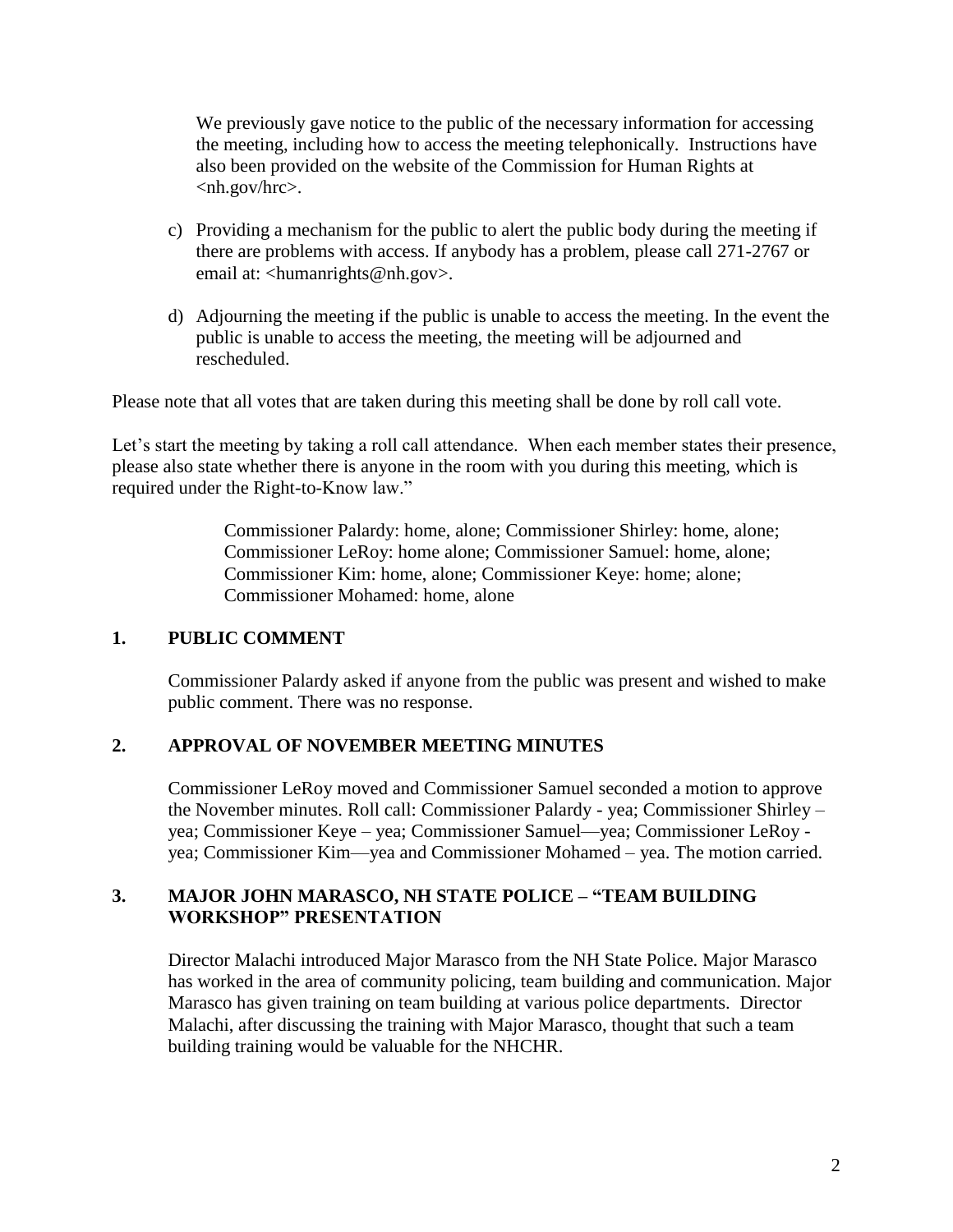Major Marasco thanked the Commissioners for allowing him to speak this evening and for the work the NHCHR does. Major Marasco also had greatly enjoyed working with Director Malachi over the years. Major Marasco gave the history of the training and discussed how it has evolved. The training is meant to be inspirational and education. It centers on teambuilding and reinforcing that your colleagues are your strength and offer different perspectives that can only benefit a situation and agency. Major Marasco has given the presentation to various groups including Police Standards and Training, Nacky Loeb Center for Communications and a Leadership Training at SNHU. Major Marasco made a recent presentation to various divisions of NH State Police and it was meant to help people understand communicating well with others, the importance of working together and creating synergy in the workplace. It was well received and has many valuable takeaways. The training is meant to be a "pick-me-up" in that it educates in a manner that is positive.

Commissioner Palardy expressed that this training would be valuable to the NHCHR and it would be beneficial for both Commissioners and Staff to participate in.

Commissioner Keye concurred with Commissioner Palardy that the training would be beneficial for the NHCHR.

Director Malachi said she would get back to Major Marasco about this training for the NHCHR.

Commissioner Palardy said, unless there is an objection, that we should pursue scheduling this training.

## **4. DIVERSITY & INCLUSION COUNCIL UPDATE**

The Diversity Council ("Diversity") met in November. Director Malachi said the meeting began by discussing memories of Rogers Johnson. Director Malachi stated Diversity discussed what it would like to do to honor Johnson's work in NH. Diversity also discussed the information compiled by its subcommittee, the Governor's COVID-19 Equity Response Team ("GCERT"). The GCERT made recommendations to the Governor. Because GCERT is a subcommittee of Diversity, it is Diversity's job to prioritize the recommendations and make plans on how to pursue positive outcomes for the recommendations. Diversity is also working on its annual report to be given to the Governor and Legislative Leadership, which is a reflection of what Diversity has done this year and recommendations. One of the recommendations will be that NHCHR is pursuing HUD equivalency and that Diversity is supportive of it.

#### **5. OFFICE UPDATES**

Director Malachi explained the state is revising its emails. The emails will now be the first name, middle initial and last name and the domain will be "hrc.nh.gov". The staff will work on updating stakeholders accordingly including parties and attorneys.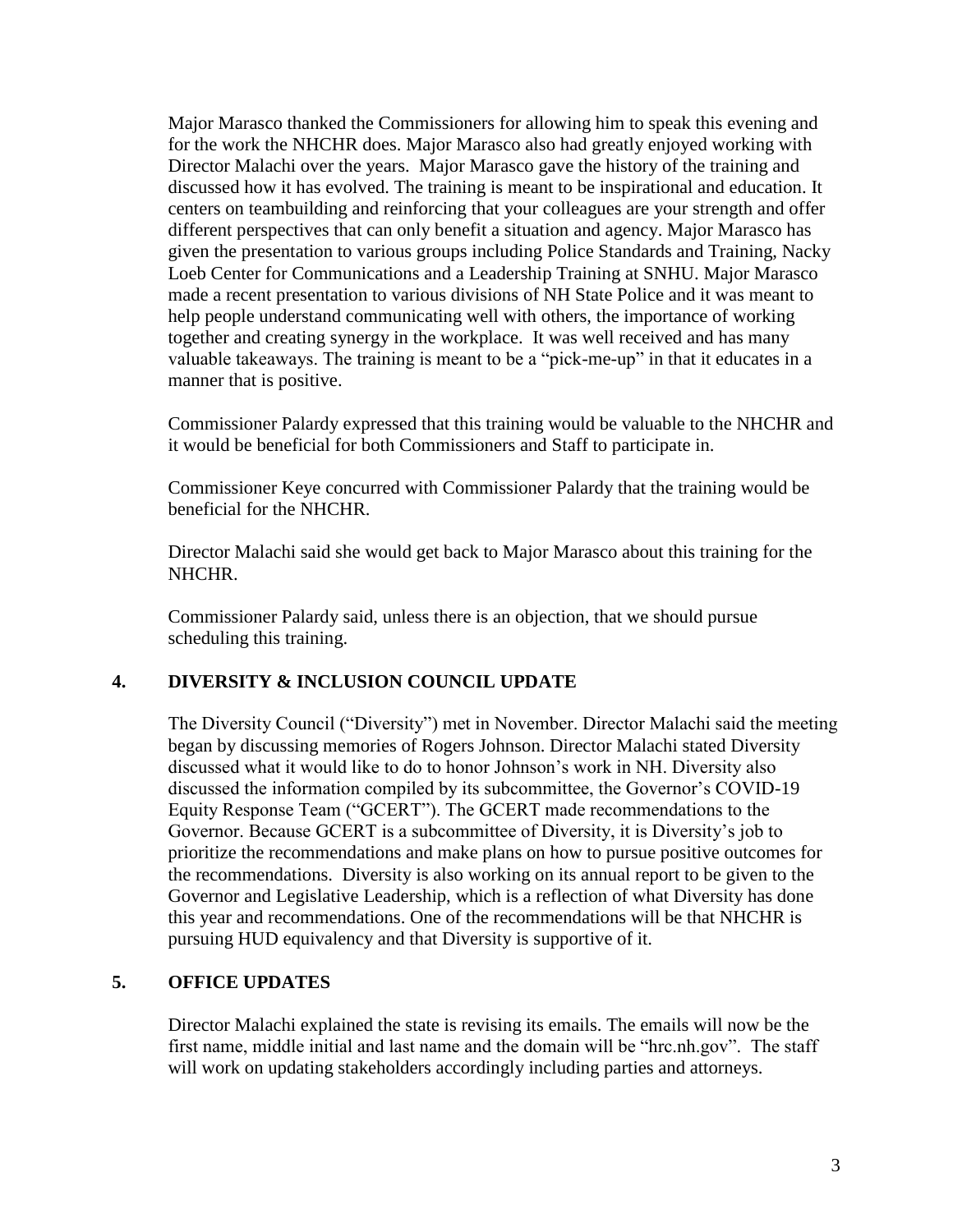Director Malachi stated there is a new process for the Financial Statement Form. There is a mandatory training this year due to the process change. Director Malachi has volunteered to take the training. Director Malachi will train the Commissioners and answer questions as needed.

Director Malachi discussed the Implicit Bias training. The entire staff participated. Director Malachi stated she would talk with the Department of Justice relative to certificates of participation. She will also check to see if it was recorded and can be watched for credit. Director Malachi is under the impression this training will be an annual requirement.

Director Malachi discussed the status of the budget cycle. Director Malachi went before the Budget Committee during round one, the Governor's round, on November 19, 2020 and was present for the budget presentation. The NHCHR is included within the Department of Justice budget. Director Malachi will send the budget presentation to the Commissioners. Commissioner Shirley asked if Director Malachi presented or if it was completed by the DOJ. Director Malachi stated she participates in the presentation and presents the NHCHR component. As part of the presentation, Director Malachi explains what the NHCHR does and the budget priorities. Director Malachi also discusses the NHCHR's accomplishments and, for this year, that the NHCHR will be pursuing HUD equivalency to allow the NHCHR to apply for a HUD contract.

Commissioner Keye discussed wanting to ensure our accomplishments are presented on our own and not in the shadow of the DOJ.

Commissioner Shirley expressed that she had concerns with the attachment to the DOJ. Specifically, she worries that the NHCHR could be absorbed into the DOJ should there be need for budget cuts, similar to the setup of Vermont. Commissioner Shirley also inquired about the relationship we have with the DOJ. Director Malachi addressed this question and explained that Vermont has two agencies that deal with discrimination in VT. She also discussed that the DOJ likely does not have the capacity to take on the work of the NHCHR. Director Malachi discussed that the administrative attachment to the DOJ has been beneficial and we have not had any negative interactions. Commissioner Mohamed asked about the setup of other agencies similar to NHCHR. Director Malachi explained that most similar agencies were stand alone and not within the state's DOJ.

Director Malachi discussed HUD equivalency. Director Malachi will work with the Illinois Human Rights Commission to discuss HUD equivalency and amending NHs statute and rules to allow it to be comprehensive enough to serve the needs of HUD, which will allow the NHCHR to proceed with applying for and negotiating a HUD contract. Director Malachi will meet with Illinois on Monday. She is hopeful that legislation can be drafted and submitted for this legislative session.

Commissioners Shirley reminded Director Malachi that Former Commissioner Chris Wellington was heavily involved in attempting HUD equivalency previously and was great at answering questions during Legislative Sessions. In addition, Attorney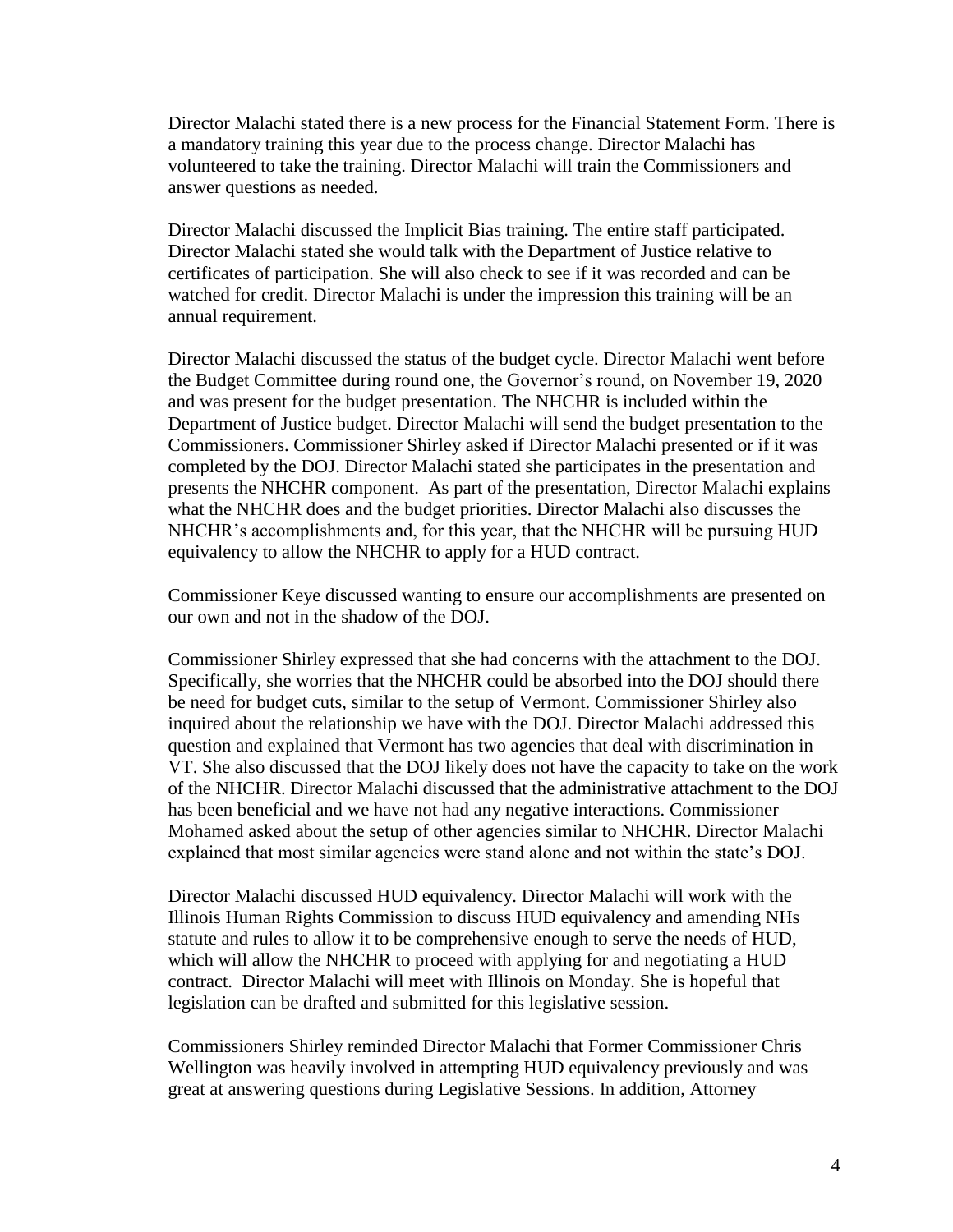Wellington has volunteered to assist. Director Malachi remembered Attorney Wellington had offered her assistance and will reach out to her. Commissioner Mohamed said that Attorney Wellington had partially retired from NHLA, but was still working on NHLA's Impediments to Fair Housing project.

Director Malachi discussed that the Commissioners have requested she take on some casework. She stated she would be able to undertake this after the office is "staffed up." The Commissioners inquired about the hiring status. Director Malachi stated the positions have been submitted to NH Department of Personnel: Reclassification Division and are currently pending. Director Malachi stated hiring cannot move forward until finalization is received from DOP Reclassification. Director Malachi is hopeful this will occur within the next month. Upon receipt from DOP Reclassification, the positions will be posted and interviews will commence as soon as able.

## **6. REVIEW OF INVESTIGATOR CASE LOAD**

Assistant Director Burke Cohen stated the NHCHR does not currently have a contract amount for EEOC; therefore, the number is defaulted to the amount of last year's contract, which was 170 cases. The staff is moving cases along as quickly as possible while also completing intake and office coverage. The Commission has also been receiving a significant amount of new cases, 20 in October and 21 in November. Many parties are utilizing the Commission's Mediation Program, which is helping reduce the unassigned cases.

# **7. HEARING SCHEDULE UPDATE**

Assistant Director Burke Cohen discussed the hearing scheduling. She stated there will be no December 2020 and January 2021 hearings as those cases settled or were removed. She said there are cases currently scheduled for hearing on February 18, 2021. She also stated per instruction from Commissioner Palardy, she has randomly assigned Commissioners to hearings for the next year. She requested the Commissioners review the schedule and let her know as soon as possible if they are unable to be at a hearing for which they are scheduled. Assistant Director Burke Cohen said that although each month does not have a specific day at this time, she generally schedules the public hearings during the third week of each month.

Commissioners Shirley asked if the public hearings will be conducted in-person or virtually. Assistant Director Burke Cohen discussed that it has been offered to the parties for either, but given the current numbers that likely hearings will be conducted virtually unless the parties specifically request it to be continued to a time that would allow in person hearings. Assistant Burke Cohen explained that Director Malachi and she have been compiling guidance from OPLC and our Assistant Attorney General to prepare for a virtual hearing and ensure it will comply with RSA 91-A laws.

## **8. OTHER BUSINESS**